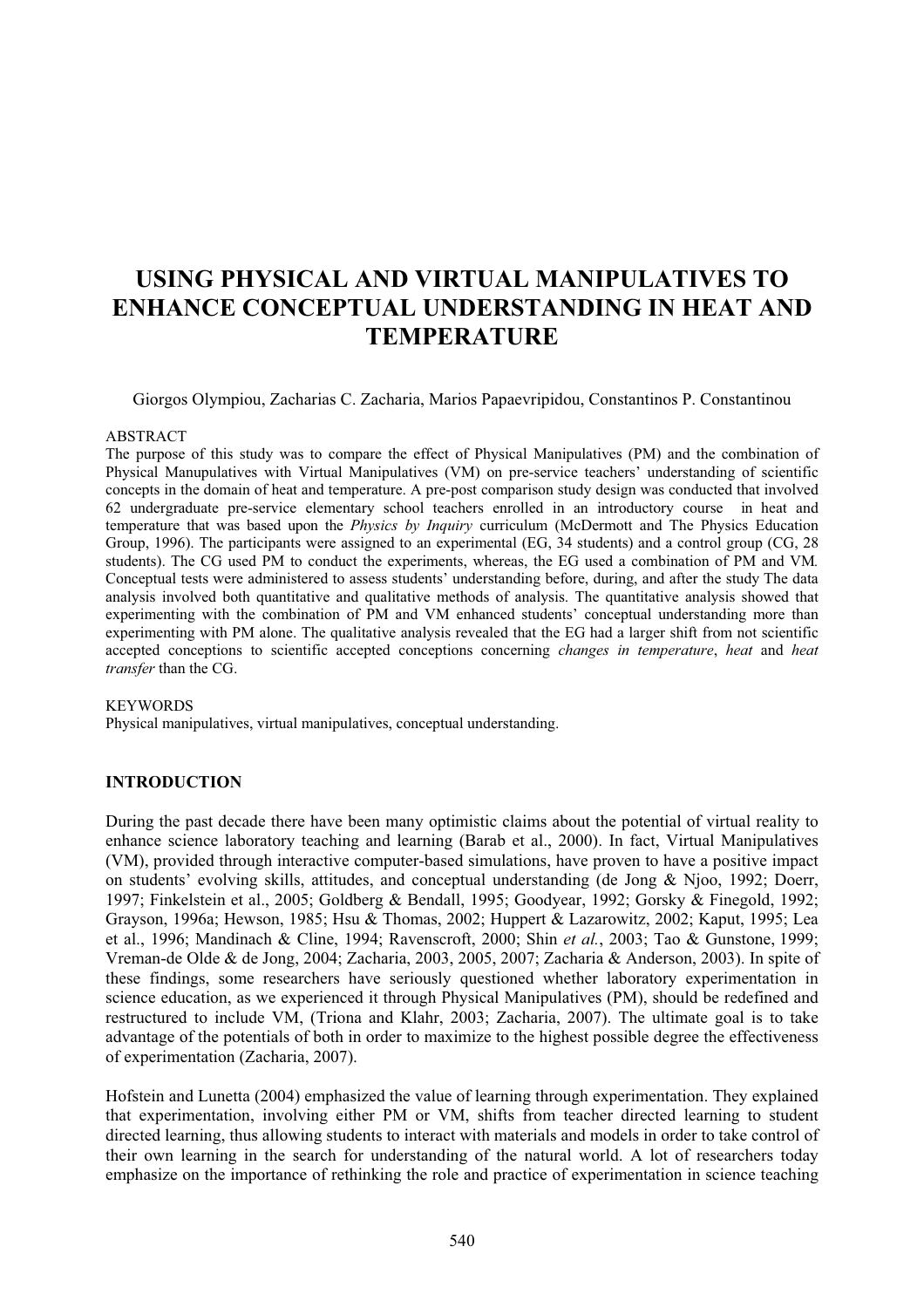in promoting conceptual understanding (Bybee, 2000; Lunetta, 1998; NRC, 1999; Zacharia 2007). Research in science education (e.g., Zacharia, 2007) has shown that experimentation with PM or VM could enhance learner's conceptual understanding when learners are provided (a) with the opportunity to ask questions, suggest hypotheses, and design investigations - "minds-on as well as hands-on" (Gunstone & Champagne 1990; Gunstone 1991), and (b) with frequent opportunities for feedback, reflection, and modification of their ideas (Barron *et al.* 1998). In other words, both methods of experimentation could provide an exploratory learning environment, especially when grounded in inquiry, which allows the student to inquire into the event presented, to directly manipulate initial conditions (e.g., alter the values of variables), to initiate processes, to probe conditions and to observe the results of these actions (de Jong & Njoo 1992; Zacharia & Anderson 2003; Hofstein & Lunetta 2004). This unique combination of features enables students to interpret the underlying scientific conceptions of the phenomenon studied, compare them with their own conceptions, formulate and test hypotheses, reconcile any discrepancy between their ideas and the observations in the experiments, and discover and develop explanations for the mechanisms and processes underlying the physical phenomenon presented through the experimentation with PM or VM (Bybee 2000; Casey 1996; Hofstein & Lunetta 2004; Hsu & Thomas 2002; Raghavan & Glaser 1995; Tao & Gunstone 1999).

Even though there is considerable research in science education on how the use of PM and VM alone enhance conceptual understanding of science (Zacharia, 2007), the scientific literature lacks studies that investigate the impact that different combinations of the two formats of experimentation have on students' conceptual understanding of science (Winn et al., 2006), or studies that compare the impact that these two methods of experimentation have on students' conceptual understanding in science (Finkelstein et al., 2005; Triona & Klahr, 2003; Winn et al., 2006). This study was designed in an attempt to contribute towards this direction. Specifically, it was designed to investigate how the effect of experimenting with VM and PM on students' conceptual understanding in the domain of heat and temperature compared at a specific part of the study's curriculum and whether the effect of experimenting with PM on students' conceptual understanding of heat and temperature changed when PM were complemented with VM.

The selection of the domain of *heat and temperature* for the purposes of this study is justified in terms of its importance as a school science subject and for its pervasiveness in adult life. In addition, several virtual tools exist that provide the learning environment that supports experimentation in this domain (features and interactions of the domain are retained in the virtual world). Lastly, students' conceptions of *heat and temperature* have been extensively studied (Arnold & Millar, 1994; 1996; Brook et al., 1984; Driver et al., 1985; Erickson, 1979; 1980; Erickson & Tiberghein, 1985; Grayson, 1994; 1996b; Harisson et al., 1999; Kesidou & Duit, 1993; Kesidou et al., 1995; Leite et al., 2007; Linn & Songer, 1991; Paik et al., 2007; Rogan, 1988; Rosenquist et al., 1982; Stavy & Berkovitz, 1980; Taber, 2000; Tiberghien, 1980; Wiser & Amin, 2001; Wiser & Carey, 1983). For example, researchers found that the conceptions of heat and temperature are usually poorly differentiated (Brook et al., 1984). Erickson (1977) stated that, the differentiation between heat and temperature is one of the greatest difficulties that students confront. The students tend to believe that temperature is the mixture of hot and cold in an object or just the measure of the quantity of heat of an object, without doing any separation between the measure (temperature) and the quantity of transferred energy (heat) (Driver et al., 1998). Driver et al. (1998) also found that many individuals believe that the temperature of an object relates with its size, its volume or its mass. They consider temperature as a physical property of the material. Their every day experience, in which they touch objects, enforces their conception that specific materials are from their nature hotter or colder than others. These findings along with the findings of other research on students' conceptual understanding in the domain of *heat and temperature* compose an important set of knowledge that could inform the development or selection of effective research intervention materials and strategies. In fact, the *Physics by Inquiry* curriculum was selected because it has been shown, when being implemented through the use of PM and/or VM, to be an effective approach to science learning for undergraduate students (e.g., McDermott, 1992; Redish & Steinberg, 1999; Rosenquist et al., 1982; Thacker et al., 1994; Zacharia, 2007).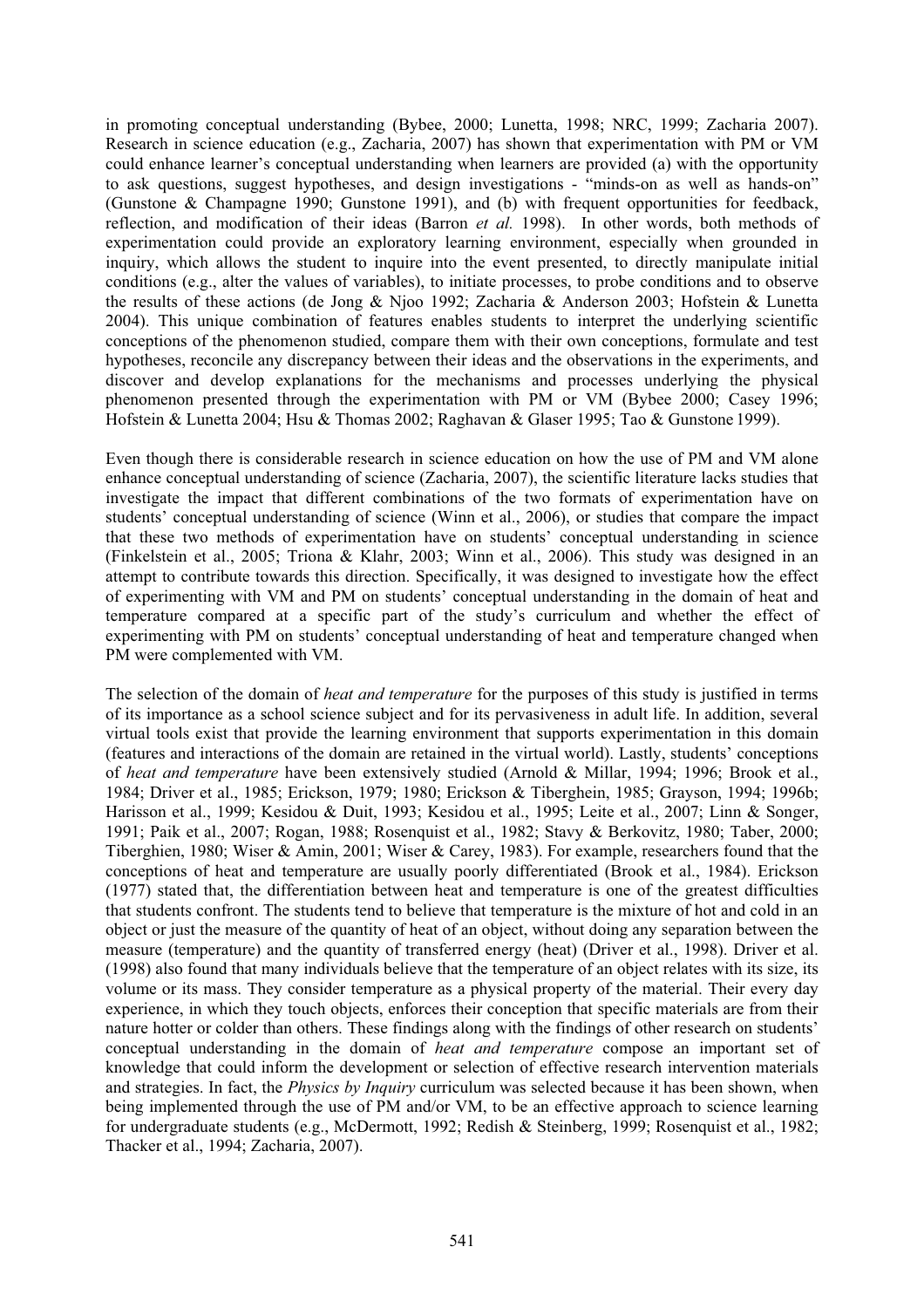## **METHODOLOGY**

#### **Sample**

The participants of the study were 62 undergraduate students, enrolled in an introductory physics course that was based upon the *Physics by Inquiry* curriculum (McDermott and The Physics Education Group, 1996)*,* intended for pre-service elementary school teachers. The course took place at a university in Cyprus. The participants were separated into two groups, namely, the Control Group (CG, 34 students) and the Experimental Group (EG, 28 students). None of the participants had taken college physics prior to the study.

In addition, the students in all groups were randomly assigned to subgroups (of three) as suggested by the curriculum of the study (McDermott & The Physics Education Group, 1996). As mentioned before, this particular curriculum is grounded upon a social constructivist framework that provides opportunities for joint decision-making about manipulating events and intellectual transactions about the meaning of resultant phenomena. Partners negotiate what actions to take in the experiment and they also negotiate the meaning of the observed events (Windshitl, 2001).

# **Curriculum materials: Physics by Inquiry**

For the purposes of this study the first three sections of the first part of the module of *Heat and Temperature* were used (McDermott and The Physics Education Group, 1996, p.163). Specifically, the curriculum sections used in this study, focus on constructing an operational definition for temperature (section 1), on investigating temperature changes when samples of hot and cold water are mixed (section 2), and on heat and heat transfer (section 3).

### **Manipulatives**

### **Physical Manipulatives**

The experimentation with PM involved the use of real instruments (thermometers), objects [containers (beakers and Styrofoam cups) and heaters] and materials [solids (wood and aluminum) or liquids (water)] in a conventional physics laboratory.

#### **Virtual Manipulatives**

The experimentation with VM involved the use of virtual instruments (thermometers), objects [containers (beakers and Styrofoam cups) and heaters] and materials [solids (wood and aluminum) or liquids (water)] to conduct the study's experiments on a computer. In this study, the Virtual Lab *ThermoLab* (see Figure 1) was used for this purpose [for more details on the *ThermoLab* see Hatziktaniotis et al. (2001); see also Lefkos, Psillos & Hatzikraniotis (2005), Petridou et al. (2005) and Psillos et al. (2000)].



# **Experimental Design**

A pre-post comparison study design was used for the purposes of this study that involved two groups, EG and CG, according to Figure 2. The CG used PM in a conventional physics laboratory throughout

Figure 1. Thermolab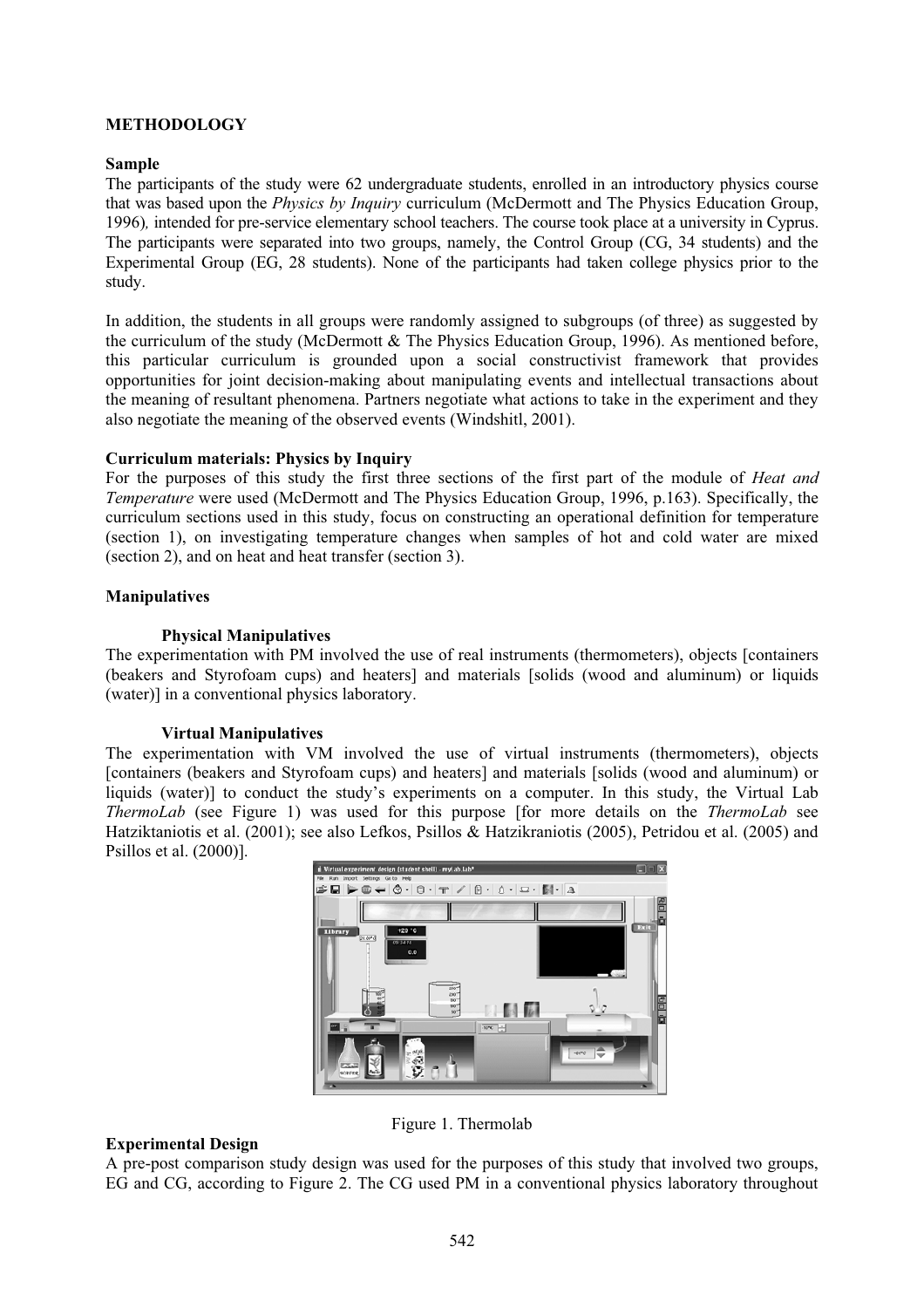the study, whereas, the EG used PM in a conventional physics laboratory for Part A of the study's curriculum (Section 1 of the *Physics by Inquiry* curriculum, McDermott and The Physics Education Group, 1996, p.163) and VM to conduct the study's experiments on a computer for Part B of the curriculum (Sections 2 and 3 of the *Physics by Inquiry* curriculum, McDermott and The Physics Education Group, 1996, p.168).



Figure 2. The experimental design of the study

# **Data Collection**

Conceptual tests were administered to assess students' understanding in the concepts of heat and temperature both before and after the study (Heat & Temperature Test or H&T Test), as well as, both before and after introducing each part (A and B) of the study's curriculum (see Figure 2). The tests were developed and used in previous research studies by the Physics Education Group of the University of Washington (e.g., Rosenquist et al., 1982).

# **Data Analysis**

The data analysis involved both quantitative and qualitative methods. The quantitative analysis involved (a) paired-samples t-test for the comparison of the H&T pre-test scores to the H&T post-test scores of each group, (b) ANCOVA for the comparison of the H&T post-test scores of the two groups, and (c) ANCOVA for the comparison of the post-test 2 scores of the two groups, The aim of the first procedure was to investigate whether the use of the combination of PM and VM, and the use of PM alone, within the context of the *Physics by Inquiry* curriculum, improved students' conceptual understanding. The aim of the second procedure was to investigate whether the effect of PM on undergraduate students' conceptual understanding of heat and temperature changed when PM was complemented with VM. The aim of the third procedure was to investigate whether the substitution of VM for PM had a different effect on students' conceptual understanding of Part B of the study's curriculum.

The qualitative data analysis focused on identifying and classifying students' scientific (SAC) and non scientific conceptions (NSAC) concerning *changes in temperature*, *heat* and *heat transfer* (Part B). The analysis followed the procedures of phenomenography (Marton & Booth 1997). In addition, the prevalence for each one of the resulting categories for each test was calculated. The purpose of the latter was to compare if the prevalence of each category of students' conceptions differed prior to and after Part B because of the substitution of VM for PM.

To ensure objective assessment, the tests were coded and scored anonymously. Internal reliability data were also collected. Two independent coders reviewed 25% of the data. All the reliability measures (Cohen's Kappa for the quantitative part and proportion of agreement for the qualitative part) were above 0.87.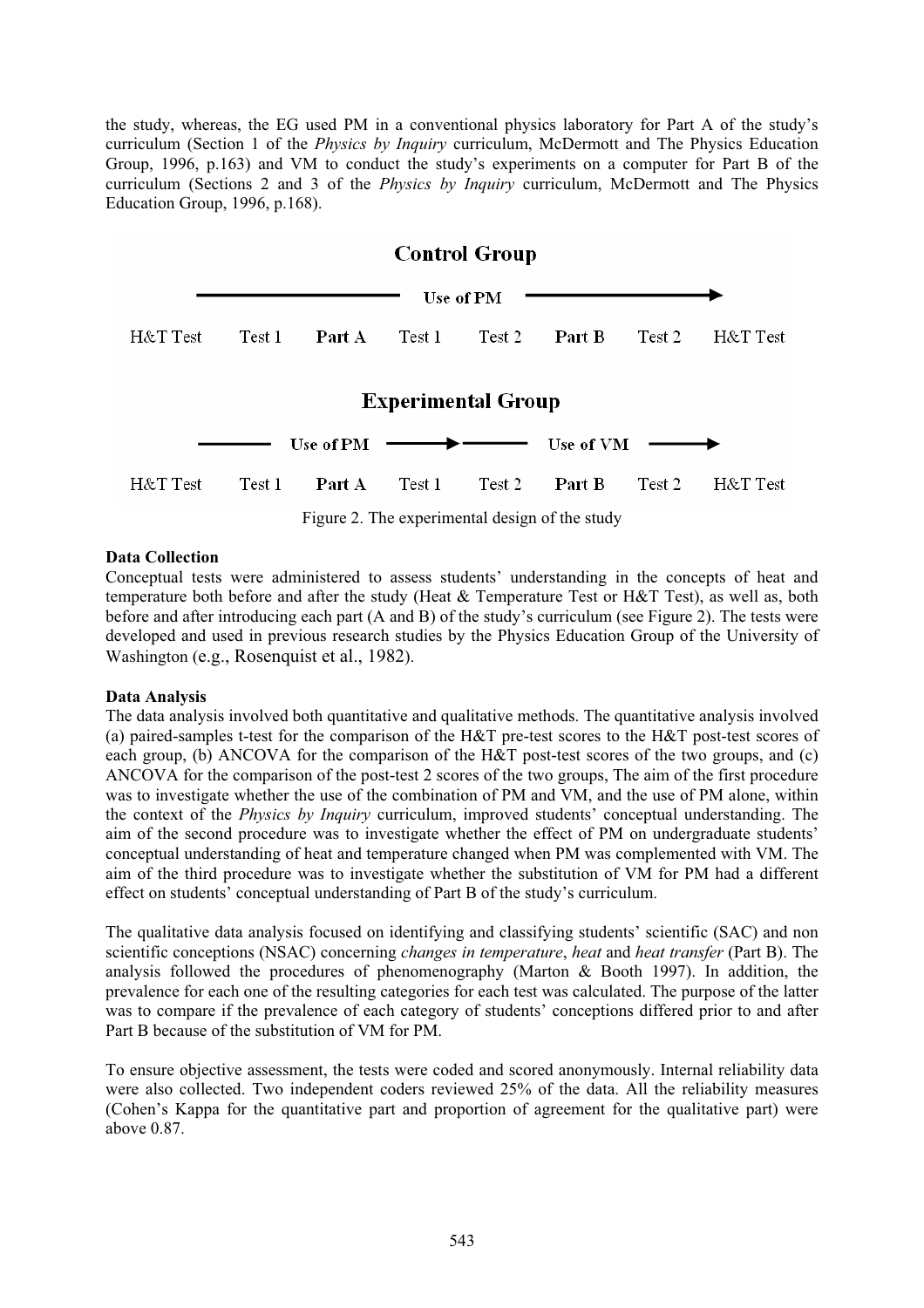# **RESULTS**

The quantitative analysis showed that the combination of PM and VM and PM alone improved students' conceptual understanding after the study  $(p<0.001$  for both comparisons). However, the ANCOVA designated that the students of the EG had significantly greater H&T post-test scores than the students of the CG after the study (p=0.04). Moreover, a second ANCOVA revealed that the substitution of VM for PM had a significant effect on students' conceptual understanding of Part B. It was found that the EG had significantly higher scores on post-test 2 than the CG ( $p<0.001$ ).

The phenomenographic analysis revealed that the conceptions of EG and CG appeared to be organized in three catecories (see Table 1): (a) heat vs temperature (e.g. measure units, characteristics, intensiveextensive quantities etc.) (b) thermal interaction/changes in temperature and (c) factors causing temperature changes/heat transfer. In addition, the analysis revealed that the two groups shared mostly the same conceptions either scientifically accepted (SAC) or not (NSAC), both before and after the research intervention (see Table 1). However, the prevalence of each conception between the two differed. Between the two groups the EG was found to have, in post-test 2, the highest prevalence for each SAC and the least for each NSAC. This finding indicates that EG appeared to better promote the students' conceptual understanding of *changes in temperature*, *heat* and *heat transfer*, than the CG.

| Conceptions concerning the                                                                                                                                  | <b>Control Group</b><br>$(n=28)$ |                        | <b>Experimental Group</b><br>$(n=34)$ |                        |
|-------------------------------------------------------------------------------------------------------------------------------------------------------------|----------------------------------|------------------------|---------------------------------------|------------------------|
| understanding of heat and<br>temperature                                                                                                                    | Pre tests<br>% $(n)$             | Post tests<br>$\%$ (n) | <b>Pre</b> tests<br>$\%$ (n)          | Post tests<br>$\%$ (n) |
| <b>Heat vs Temperature</b>                                                                                                                                  |                                  |                        |                                       |                        |
| Heat and temperature are the<br>same entities                                                                                                               | $7,14\%$ (2)                     | $0\%$ (0)              | $0\%$ (0)                             | $0\%$ (0)              |
| <b>Thermal interaction</b>                                                                                                                                  |                                  |                        |                                       |                        |
| When two samples of water<br>(of different temperatures) are<br>mixed, temperature from the $64,29\%$ (18)<br>hot sample is transmitted to<br>the cold one. |                                  | $25\%$ (7)             | $73,52\%$ (25)                        | $26,47\%$ (9)          |
| Ice and water cannot coexist<br>at the same temperature                                                                                                     | $53,57\%$ (15) $3,57\%$ (1)      |                        | 70,59% (24)                           | $5,88\%$ (2)           |
| Temperature changes (heat transfer)                                                                                                                         |                                  |                        |                                       |                        |
| When two samples of water<br>of the same temperature are<br>mixed, the temperature of<br>both samples changes<br>according to their mass.                   | $25\%$ (7)                       | $7,14\%$ (2)           | $14,71\%$ (5)                         | $0\%$ (0)              |

Table 1: Sample of NSAC regarding the understanding of heat and temperature as they emerged from the phenomenographic analysis

# **DISCUSSION AND CONCLUSION**

The findings of this study indicate that the use of PM combined with VM or the use of PM or VM alone, when grounded in the framework of the *Physics by Inquiry* curriculum, can provide interactive experiences that enhance students understanding of concepts related to heat and temperature. However, both the quantitative and qualitative analysis showed that experimenting with VM in combination with PM or experimenting with VM alone could promote student conceptual understanding, concerning *changes in temperature*, *heat* and *heat transfer* (Part B), to a greater extent than PM alone. These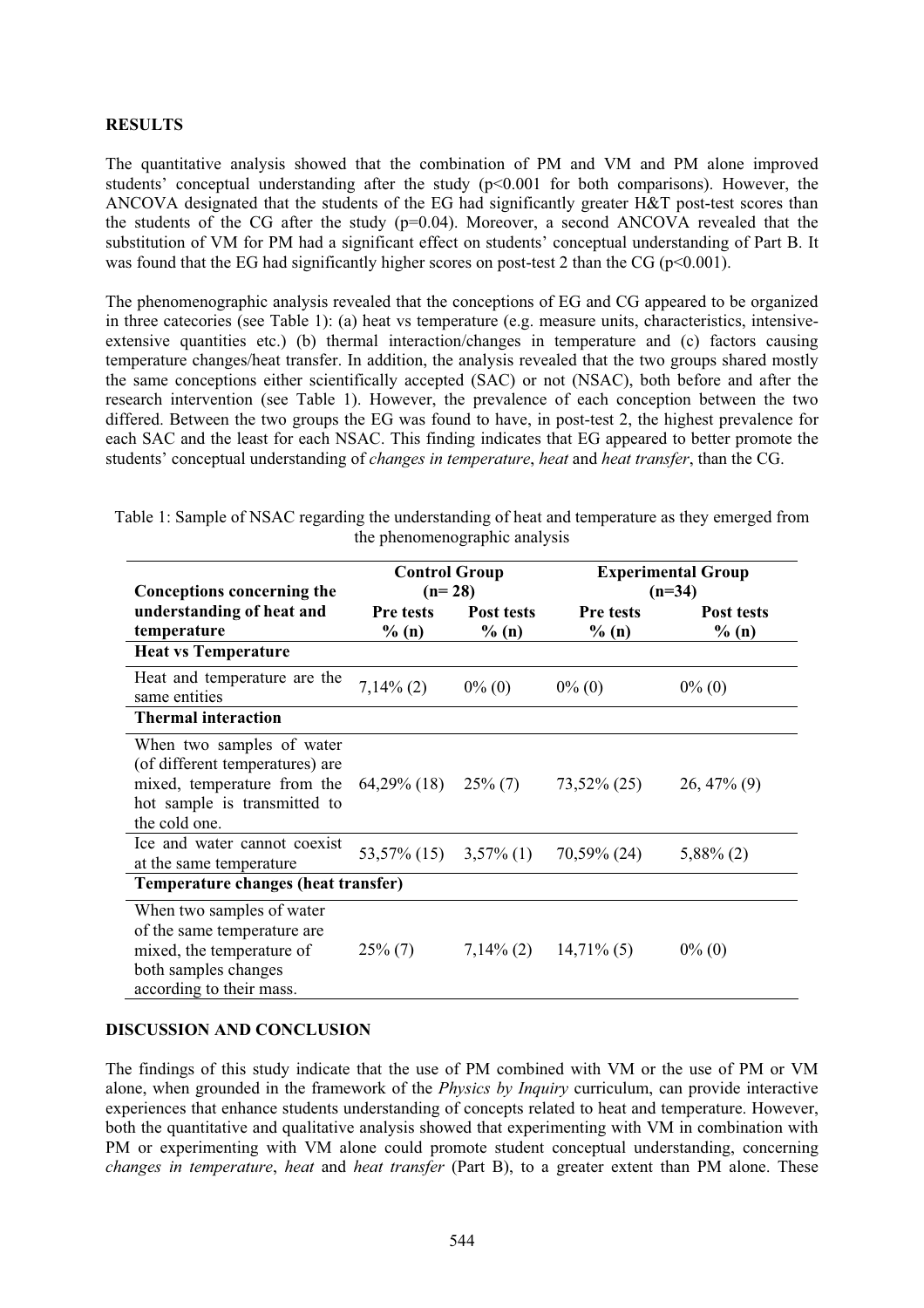findings challenge the general assumption that only physical manipulation improves learning. Therefore, the use of VM should not be considered as an excellent substitute of the use of PM, as is usually the case, but as a method of experimentation with great potential, which could be used in combination with PM or even alone, at least within a learning environment similar with the one used in this study.

VM should not, by any means, replace PM or any activity aimed at experiencing and investigating the real phenomena. VM are valued for their flexibility of use, availability for revision and provision of additional information, whereas PM are valued for the hands-on, 3D nature but also for their "reality". However, according to Triona and Klahr (2003), science educators should not be "wedded" to PM "on the basis of folk psychology or vague theory" (p. 171). There is emerging evidence that VM deserves to be given the opportunity to prove itself beyond a series of experiments that might be too expensive, too dangerous or difficult to carry out in real laboratories within specified time constraints (Triona & Klahr, 2003; Zacharia, 2007).

# **REFERENCES**

Arnold, M., & Millar, R. (1994). Children's and lay adults' views about thermal equilibrium. *International Journal of Science Education*, 16, 405-419.

Arnold, M., &. Millar, R. (1996). Exploring the use of analogy in the teaching of heat, temperature and thermal equilibrium. In G. Welford, J. Osborne, & P. Scott (Eds.), *Research in Science Education in Europe*. *Current issues and themes* (pp. 22-35). London: Falmer.

Barab, S.A. et al. (2000). *Journal of Science Education and Technology*, 9, 7-25.

Barron, B. J. S., Schwartz, D. L., Vye, N. J., Moore, A., Petrosino, A., Zech, L., & Bransford, D. J. (1998). Doing with understanding: Lessons from research on problem and project-based learning. *The Journal of the Learning Sciences*, 7, 271-311.

Brook, A., Briggs, H., Bell, B. & Driver, R (1984). *Aspects of secondary students' understanding of energy-full report.* Leeds: University of Leeds, Centre for Studies in Science and Mathematic Education.

Bybee R. ( 2000) Teaching science as inquiry. In *Inquiring into Inquiry Learning and Teaching in Science* (eds J. Minstrel & E.H. Van Zee), pp. 20–46. American Association for the Advancement of Science (AAAS), Wasington, DC.

Casey, C. (1996). *The Hill on the Net: Congress Enters the Information Age.* Boston: AP Professional.

de Jong, T. (2004). *Scaffolds for Computer Simulation Based Scientific Discovery Learning.* Enschede, NL: University of Twente.

de Jong, T., & Njoo, M. (1992). Learning and instruction with computer simulation: Learning processes involved. In E. de Corte, M. C. Linn, H. Mandl & L. Verschaffel (Eds.), *Computer-based Learning Environments and Problem Solving* (pp. 411-427). Berlin: Springer-Verlag.

Doerr, H. M. (1997). Experiment, simulation and analysis: An integrated instructional approach to the concept of force. *International Journal of Science Education*, 19, 265-282.

Driver, R., Guesne, E., Tiberghien, A. (1985). *Children's ideas in science*. Milton Keynes, U.K.: Open University Press.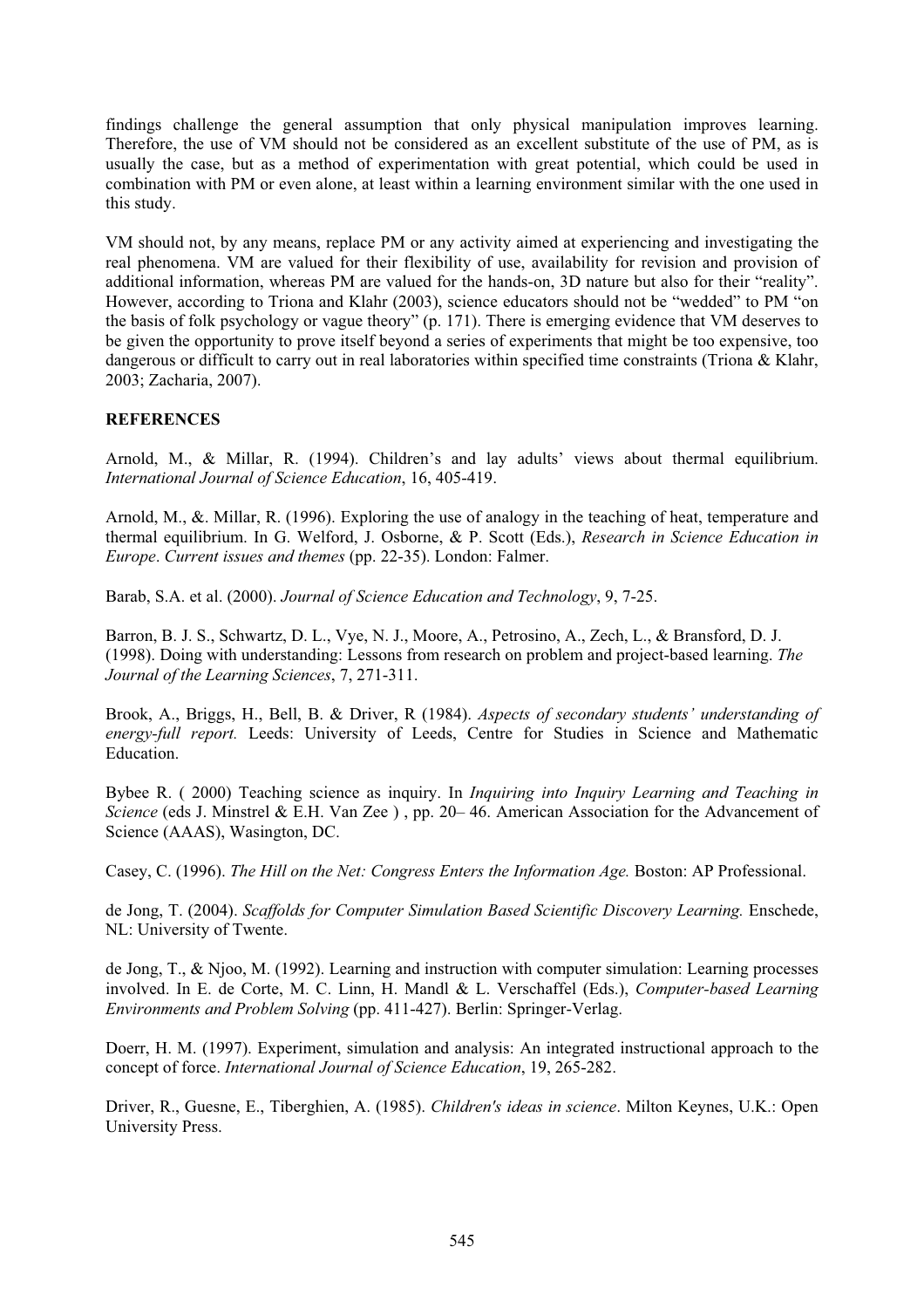Driver, R., Squires, A., Rushworth, P., Robinson, W. (1998). Η Θέρμανση. *Οικοδομώντας τις έννοιες* των Φυσικών Επιστημών – Μια Παγκόσμια Σύνοψη των Ιδεών των Μαθητών. Αθήνα: Γιώργος Δάρδανος.

Erickson, G.L.(1977). Children' s conceptions of heat and temperature phenomena. Paper presented as part of the symposium on *Patterns of student beliefs- implications for science teaching* at the CCSE convention, June, Fredericton.

Erickson, G. L. (1979). Children's conceptions of heat and temperature. *Science Education*, 63, 221- 230.

Erickson, G.L.(1980). Children's viewpoints of heat: A second look. *Science Education*, 64, 323- 336.

Erickson, G. L., & Tiberghien, A. (1985). Heat and temperature. In R. Driver, E. Guesne, & A. Tiberghien (Eds.). *Children' s ideas in science* (pp. 52- 84). Philadelphia: Open university press.

Finkelstein, N. D., Adams, W. K. , Keller, C. J., Kohl, P. B., Perkins, K. K., Podolefsky, N. S., Reid S., & LeMaster, R. (2005). When learning about the real world is better done virtually: A study of substituting computer simulations for laboratory equipment. *Physical Review Special Topics - Physics Education Research*, 1, 1-8.

Goldberg, F., & Bendall, S. (1995). Making the invisible visible: A teaching/learning environment that builds on a new view of the physics learner. *American Journal of Physics*, 63, 978-991.

Goodyear, P. (1992). The provision of tutorial support for learning with computer-based simulation. In E. de Corte, M. C. Linn, H. Mandl and L. Verschaffel (Eds.), *Computer-Based Learning Environments and Problem Solving* (pp. 391-409). Berlin: Springer-Verlag.

Gorsky, P., & Finegold, M. (1992). Using computer simulations to restructure students' conception of force. *Journal of Computers in Mathematics and Science Teaching*, 11, 163-178.

Grayson, D. J. (1994). Concept substitution: An instructional strategy for promoting conceptual change. *Research in Science Education*, 24, 102–111.

Grayson, D. J. (1996a). Using education research to develop waves courseware. *Computers in Physics*, 10, 30-37.

Grayson, D. J. (1996b). Concept substitution: A strategy for promoting conceptual change. In D.F. Treagust, R. Duit, and B.J. Fraser (Eds.), *Teaching and learning in science and mathematics* (pp. 152– 161). New York: Teachers College Press.

Gunstone, R. F. (1991). Reconstructing theory from practical experience. In B. E. Woolnough (Ed.), *Practical science* (pp. 67–77). Milton Keynes: Open University Press.

Gunstone, R. F., & Champagne, A. B. (1990). Promoting conceptual change in the laboratory. In E. Hegarty-Hazel (Ed.), *The student laboratory and the science curriculum* (pp. 159–182). London: Routledge.

Harisson, A. Grayson, D., Treagust, D. (1999). Investigating a grade 11 students evolving conceptions of heat and temperature. *Journal of Research in Science Teaching*, 36, 55- 87.

Hatzikraniotis, E., Lefkos, I., Bisdikian, G., Psillos, D., Refanidis, I., & Vlahanas, J. (2001). An open learning environmentfor thermal phenomena, *Proceedings of the 5th International Conference on Computer Based Learning in Science*, CBLIS, Brno, Chech Republic.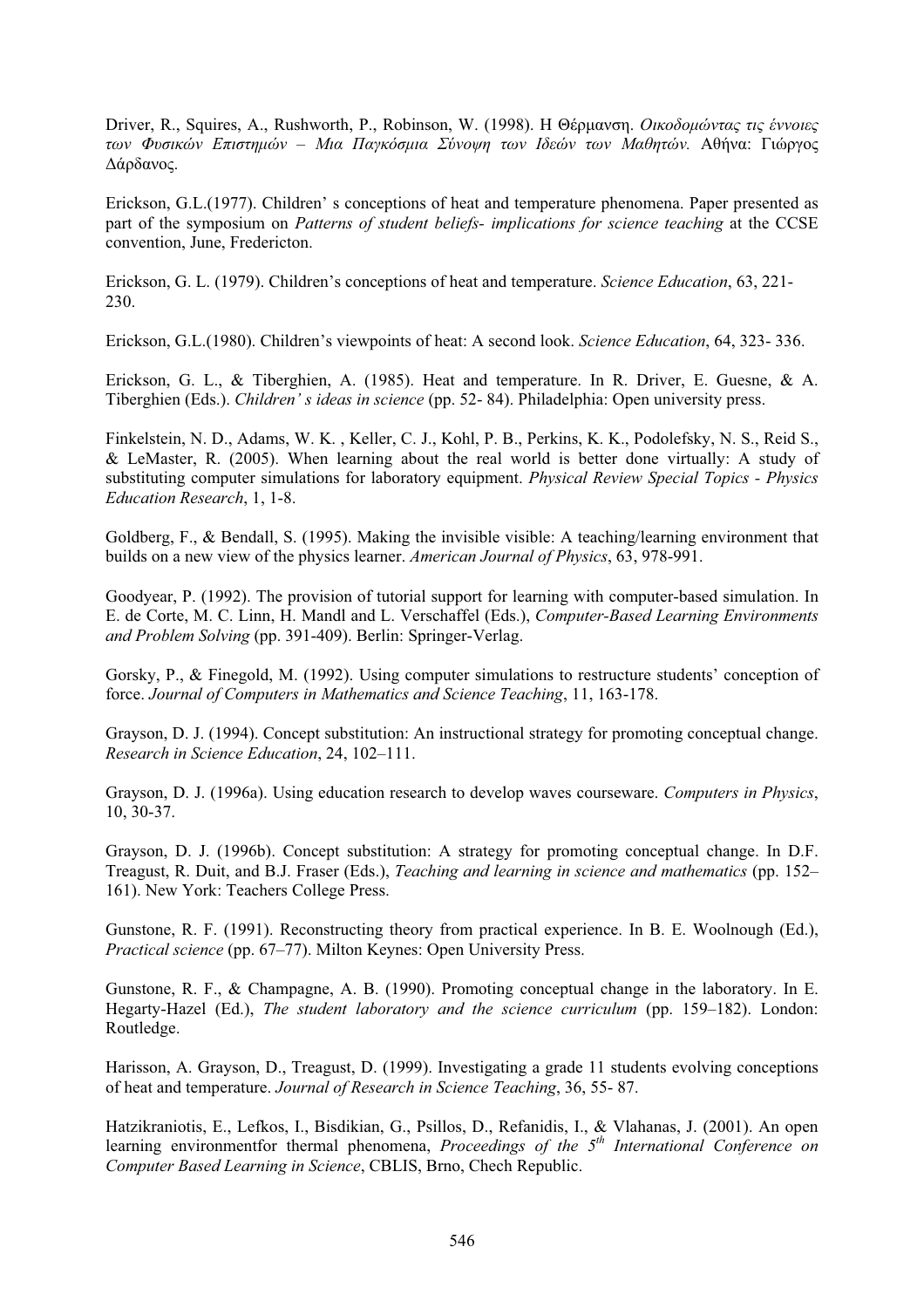Hewson, W. (1985). Diagnosis and remediation of an alternative concept of velocity using a microcomputer program. *American Journal of Physics*, 53, 1056-1065.

Hofstein, A. & Lunetta, V.N. (2004). The laboratory in science education: Foundations for the Twenty-First Century. *Science Education*, 88, 28-54.

Hsu Y. -S., & Thomas R. A. (2002). The impacts of a web-aided instructional simulation on science learning. *International Journal of Science Education*, 24, 955-979.

Huppert, J., & Lazarowitz, R. (2002). Computer simulations in the high school: students' cognitive stages, science process skills and academic achievement in microbiology. *International Journal of Science Education*, 24, 803–821.

Kaput, J. J. (1995). Creating Cyberetic and psychological ramps from the concrete to the abstract: examples from multiplicate structure. In D. N. Perkins, J. L. Schwartz, M. M. West, & M. S. Wiske (Eds.), *Software Goes to Schools: Teaching for Understanding with New Technologies* (pp. 130-154). New York, NY: Oxford University Press.

Kesidou, S., & Duit, R. (1993). Students' conceptions of the second law of thermodynamics – An interpretive study. *Journal of Research in Science Teaching*, 30, 85-106.

Kesidou, S., Duit, R., & Glynn, S. (1995). Conceptual Development in Physics: Students' Understanding of Heat. In S. Glynn, & R. Duit (Eds.), *Learning Science in the Schools*. NJ: LEA.

Kirschner, P. & Huisman, W. (1998). Dry laboratories in science education, computer based practical work. *International Journal of Science Education*, 20, 665-682.

Lea, M., Thacker, B. A., Kim, E., & Miller, K. M. (1996). Computer assisted assessment of student understanding in physics. *Computers in Physics*, 10, 30-37.

Leite, L., Mendoza, J., & Borsese, A. (2007). Teachers' and prospective teachers' explanations of liquidstate phenomena: A comparative study involving three European countries. *Journal of Research in Science Teaching*, 44, 349-374.

Linn, M.C., & Songer, N.B. (1991). Teaching thermodynamics to middle school students: What are appropriate cognitive demands? *Journal of Research in Science Teaching*, 28, 885–918.

Lefkos, I., Psillos, D., Hatzikraniotis, E. (2005). Integrating ICT Tools in a Laboratory Teaching Sequence of Thermal Phenomena. In Z. Zacharia and C. P. Constantinou (Eds.), Integrating New Technologies in Science and Education. *Proceedings of the Seventh International Conference on Computer Based Learning in Science* (pp. 450-460). Žilina, Slovakia: University of Žilina.

Lunetta, V. N. (1998). The school science laboratory: Historical perspectives and centers for contemporary teaching. In B. J. Fraser & K. G. Tobin (Eds.), *International handbook of science education*. Dordrecht: Kluwer.

Mandinach, E., & Cline, H. (1994). *Classroom Dynamics: Implementing a Technology-Based Learning Environment*. Hillsdale, NJ: Lawrence Erlbaum Associates.

Marton F. & Booth S. (1997). *Learning and Awareness*. Maywah, NJ: Lawrence Erlbaum.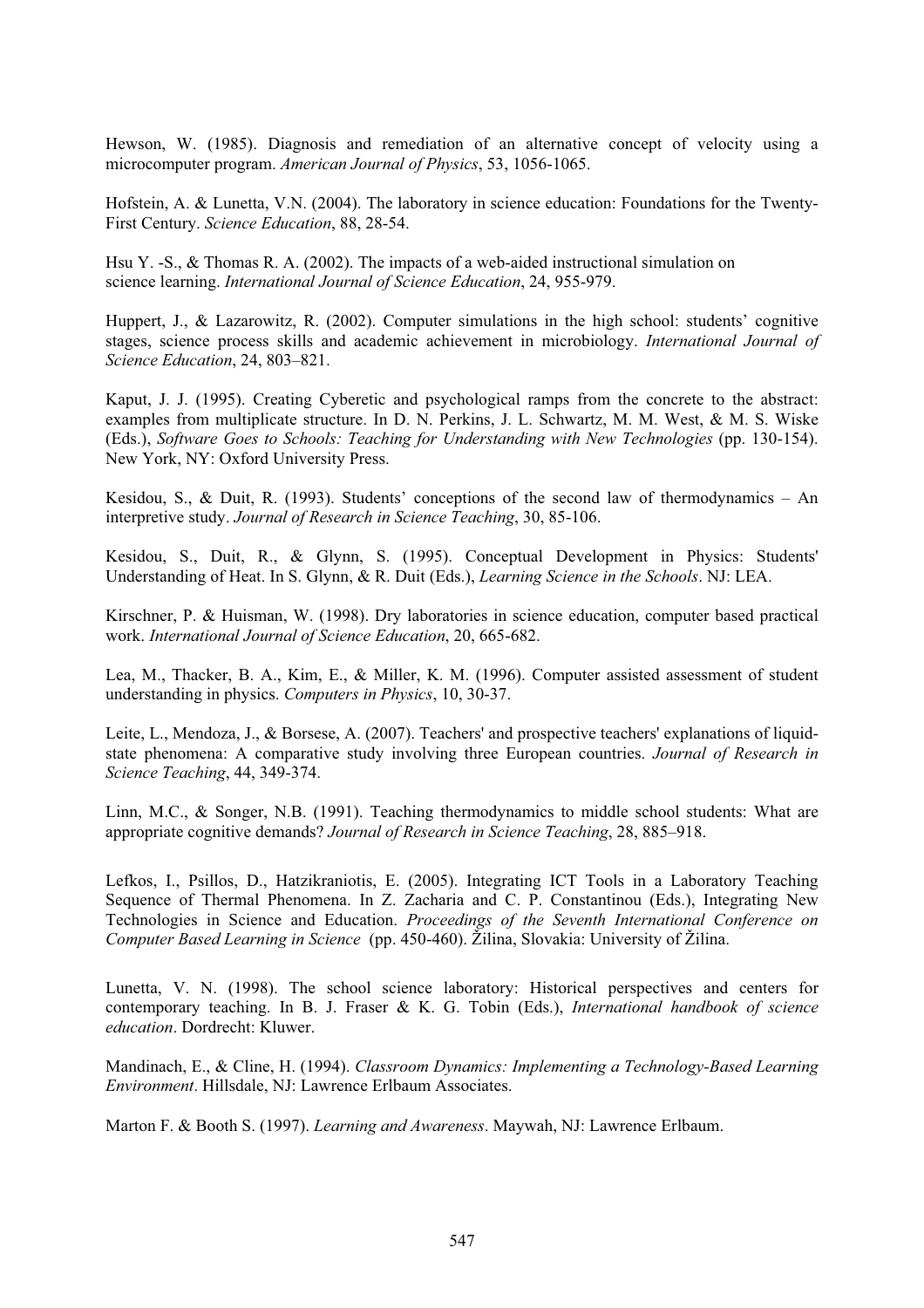McDermott, L. C. (1992). A perspective on teacher preparation in physics and other sciences: The need for special science courses for teachers. *American Journal of Physics*, 58, 734-742.

McDermott and the Physics Education Group (1996). *Physics by Inquiry*. Wiley: New York.

National Science Teachers Association (1999). Position statement on the use of computers in science education. Retrieved July 6, 2005 from: http://www.nsta.org/positionstatement&psid=4

Paik, S.-H., Cho, B.-H., & Go, Y.-M. (2007). Korean 4- to 11-year-old student conceptions of heat and temperature. *Journal of Research in Science Teaching*, 44, 284-302.

Petridou, E., Psillos, D., Lefkos, I., Fourlari, S., Hatzikraniotis, E. (2005). Investigating the Use of Simulated Laboratory for Teaching Aspects of Calorimetry to Secondary Education Students. In Z. Zacharia and C. P. Constantinou (Eds.), Integrating New Technologies in Science and Education. *Proceedings of the Seventh International Conference on Computer Based Learning in Science* (pp. 284-295). Žilina, Slovakia: University of Žilina.

Psilos, D., Argirakis, P., Vlahavas, I., Hatzikraniotis, E., Bisdikian, G., Refanidis, I., Lefkos, I., Korobilis, K., Vrakas, D., Galos, L., Petridou, E., & Nicolaides, I. (2000). Complex Simulated Environment for Teaching Heat-Thermodynamics. *Proceedings of the 2nd National Conference with International Participation, The Technology of Information and Communication in Education*, Patra, University of Patra (in Greek).

Raghavan, K. & Glaser, R. (1995). Model-Based Analysis and Reasoning in Science: The MARS Curriculum*. Science Education*, 79, 37-61.

Ravenscroft, A. (2000). Designing argumentation for conceptual development. *Computers & Education*, 34, 241-255.

Redish, E. F. & Steinberg, R. N. (1999). Teaching physics: Figuring out what works. *Physics Today*, 52, 24-30.

Rogan, J. (1988). Development of a Conceptual Framework of Heat. *Science Education*, 72, 103-113.

Rosenquist, M., Popp, B., & McDermott, L. (1982). Helping Students Overcome Conceptual Difficulties with Heat and Temperature. Paper presented at the meeting of the American Association of Physics Teachers, Ashland.

Shin, N., Jonassen, D. H., & McGee, S. (2003). Predictors of well-structured and ill-structured problem solving in an astronomy simulation. *Journal of Research in Science Teaching*, 40, 6-33.

Stavy, R. & Berkovitz, B. (1980). Cognitive Conflict as a Basis for Teaching Quantitative Aspects of the Concept of Temperature. *Science Education*, 64, 679-692.

Taber, K. S. (2000). Finding the optimum level of simplification: the case of heat and temperature. *Physics Education*, 35(5), 320-325.

Tao, P. & Gunstone, R. (1999). The process of conceptual change in force and motion during computersupported physics instruction. *Journal of Research in Science Teaching*, 36, 859-882.

Thacker, B., Kim, E., Trefz, K. & Lea, S. (1994). Comparing problem solving performance of physics students in inquiry-based and traditional introductory physics courses. *American Journal of Physics*, 62, 627-633.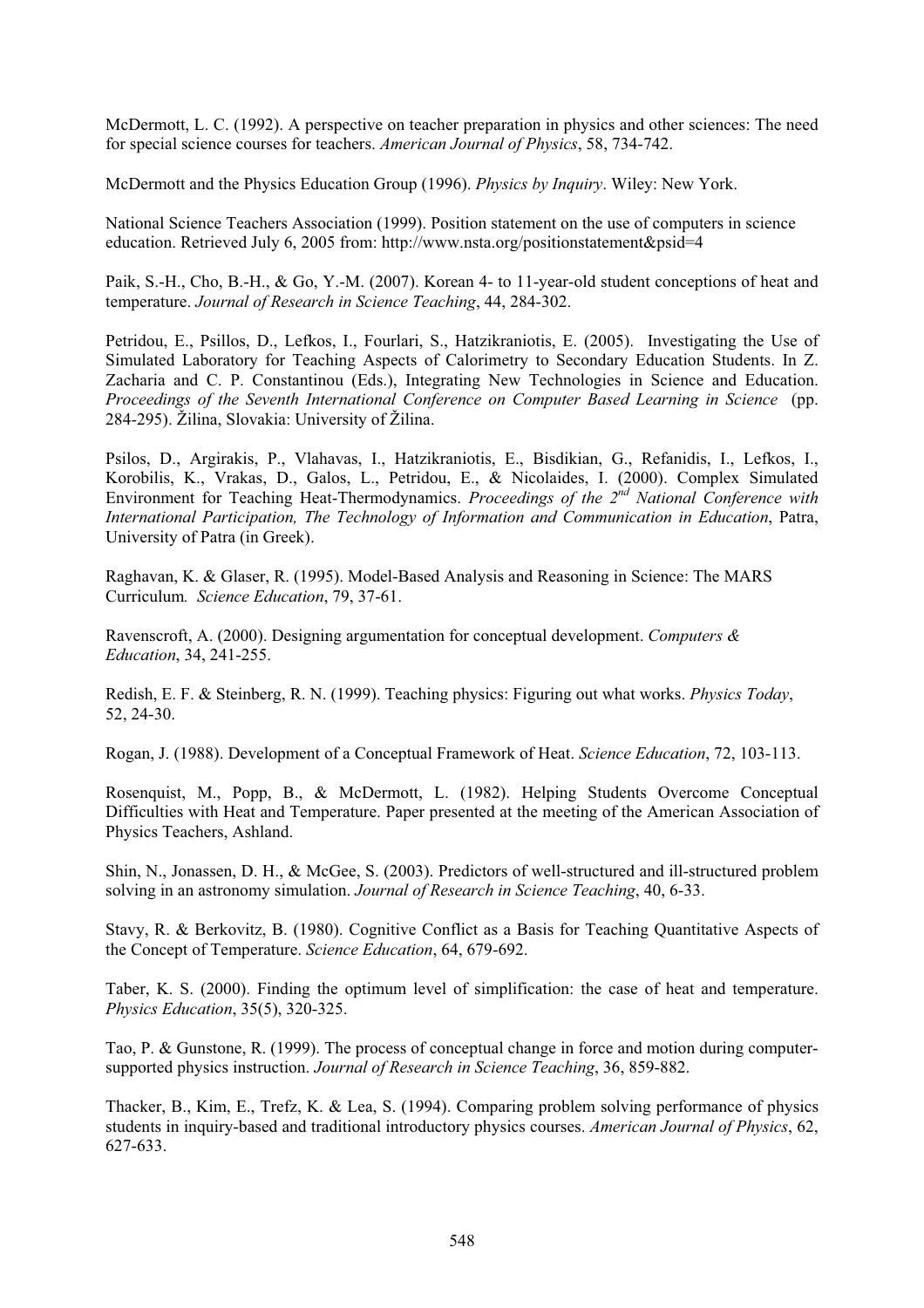Tiberghien, A. (1980). Modes and conditions of learning - an example: the learning of some aspects of the concept of heat. In Archenhold, W. F., Driver, R. H., Orton, A. & Wood- Robinson, C. (Eds.), *Cognitive development research in science and mathematics*. Leeds, UK: The University of Leeds.

Triona L., & Klahr D. (2003). Point and click or grab and heft: Comparing the influence of physical and virtual instructional materials on elementary school students' ability to design experiments. *Cognition and Instruction*, 21, 149-173.

Vreman-de Olde, C. & de Jong, T. (2004) Student-generated assignments about electrical circuits in a computer simulation. *International Journal of Science Education*, 26, 859-873.

Windschitl, M. (2001). Using Simulations in the Middle School: Does Assertiveness of Dyad Partners Influence Conceptual Change? *International Journal of Science Education,* 23, 17-32.

Winn, W., Stahr, F., Sarason, C., Fruland, R., Oppenheimer, P., Ling- L.,Y. (2006). Learning Oceanography from a Computer Simulation Compared with Direct Experience at Sea. *Journal of Research in Science Teaching,* 43, 25–42.

Wiser, M. & Amin, T. G. (2001). "Is heat hot?" Inducing conceptual change by integrating everyday and scientific perspectives on thermal phenomena. In L. Mason (Ed.), Instructional practices for conceptual change in science domains [Special Issue]. *Learning & Instruction*, 11, 331-355.

Wiser, M., & Carey, S. (1983). When heat and temperature were one. In D. Gentner & A.L. Stevens (Eds.), *Mental models* (pp. 99–129). Hillsdale, NJ: Erlbaum.

Zacharia Z. (2003). Beliefs, Attitudes, and Intentions of Science Teachers Regarding the Educational Use of Computer Simulations and Inquiry-based Experiments in Physics. *Journal of Research in Science Teaching*, 40, 792-823.

Zacharia, Z. and Anderson, O. R. (2003). The effects of an interactive computer-based simulations prior to performing a laboratory inquiry-based experiments on students' conceptual understanding of physics. *American Journal of Physics*, 71, 618-629.

Zacharia, Z. (2005). The Impact of Interactive Computer Simulations on the Nature and Quality of Postgraduate Science Teachers' Explanations in Physics. *International Journal of Science Education*, 27, 1741-1767.

Zacharia (2007). Comparing and combining real and virtual experimentation: An effort to enhance students' conceptual understanding of electric circuits. *Journal of Computer Assisted Learning*, 23, 120- 132.

Giorgos Olympiou Graduate Student Learning in Physics Group Department of Educational Sciences University of Cyprus P. O. Box 20537 1678 Nicosia Cyprus Email: sep6og1@ucy.ac.cy